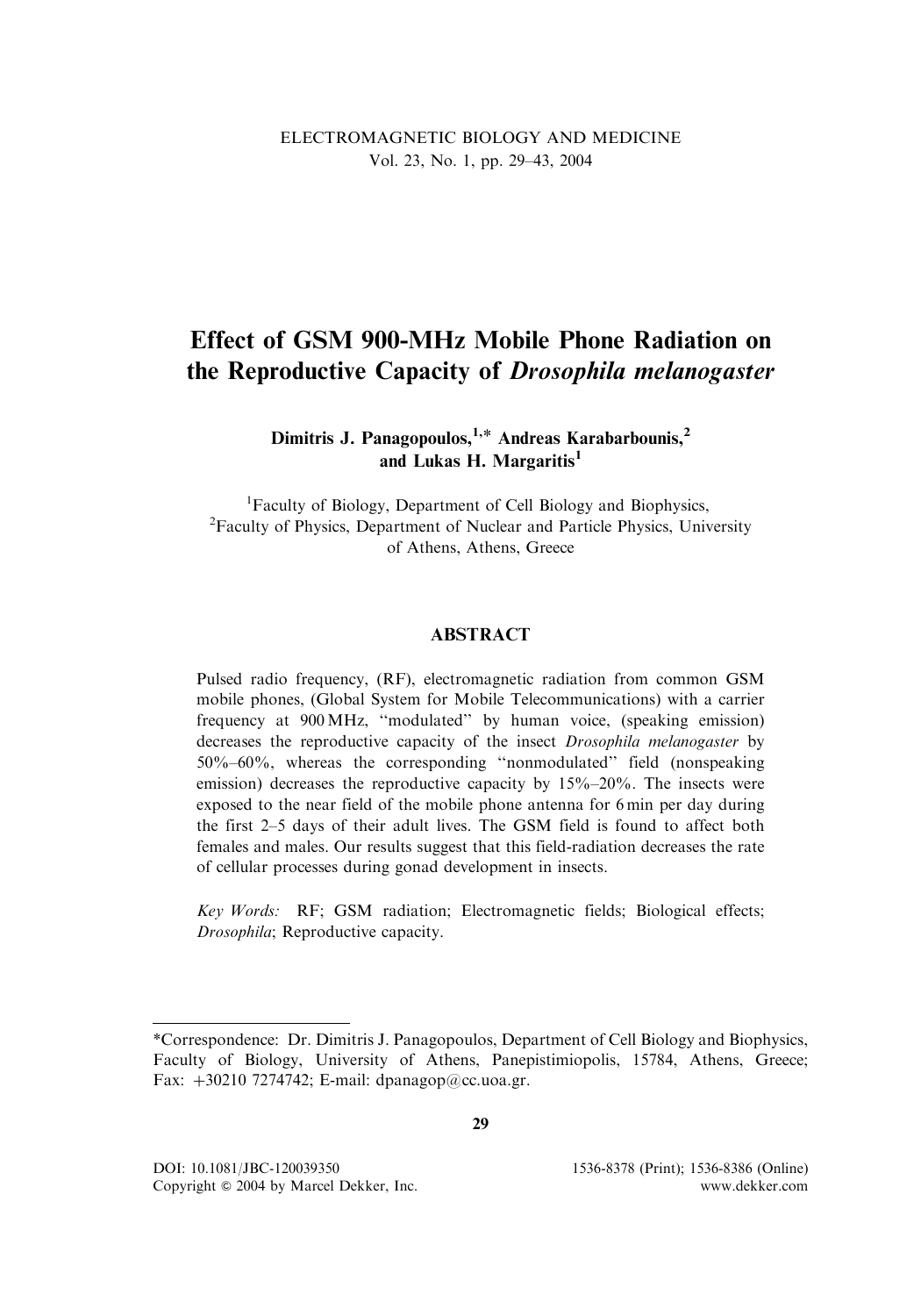#### INTRODUCTION

Radio frequency (RF) electromagnetic radiation has been reported to produce a number of biological effects on biomolecules, cells, and whole organisms, including changes in intracellular ionic concentrations, the synthesis rate of different biomolecules, cell proliferation rates, the reproductive capacity of animals, etc. (Bawin et al., 1975, 1978; Blackman et al., 1980, 1989; Dutta et al., 1984; Goodman et al., 1995; Kwee and Raskmark, 1998; Lin-Liu and Adey, 1982; Penafiel et al., 1997; Velizarov et al., 1999; Xenos and Margas, 2003).

During recent years, GSM mobile phones (Global System for Mobile Telecommunications), the most powerful RF transmitters in our everyday environment, have become widely and increasingly used by the public and to date there is no clear evidence about their possible biological effects.

Our experiments were designed to test the biological activity of RF electromagnetic radiation at 900 MHz, emitted by GSM mobile phones. This radiation is emitted in pulses with a carrier frequency within the range of 890–915 MHz and a pulse repetition frequency of 217 Hz (Hyland, 2000; Tisal, 1998).

The most stringent western exposure limits for RF radiation at 900 MHz, set by, International Radiation Protection Association (IRPA) and International Commission on Non-Ionizing Radiation Protection (ICNIRP), were established basically to protect biological tissue from temperature increases (thermal effects): these refer for occupational exposure to a power density value of  $2.25 \text{ mW/cm}^2$  or whole-body mean specific absorption rate (SAR) value of 0.4 W/kg. In terms of electric field intensity (used in the near field of an antenna), the occupational exposure limit is  $90 \text{ V/m}$ . All the above values are to be averaged over any 6-min period during the working day. The corresponding general population limits are a power density value of  $0.45 \text{ mW/cm}^2$ , or whole-body mean SAR of  $0.08 \text{ W/kg}$ , or electric field intensity of 41.25 V/m, all averaged over any 6-min period during the 24-hr day, (ICNIRP, 1998; IRPA, 1988).

For the frequency of 217 Hz, the IRPA–ICNIRP limits for occupational exposure are  $2.3 \text{ kV/m}$  electric field intensity and  $1.15 \text{ G}$  (0.115 mT) magnetic field intensity for a few hours exposure during the day and for the general population  $1.15 \text{ kV/m}$ and 0.23 G for up to 24-hr exposure during the day (ICNIRP, 1998; IRPA, 1990).

We designed special experimental protocols, related to the reproductive capacity of the insect Drosophila melanogaster, a well-studied experimental animal with many advantages, including its short life cycle and process timing of its metamorphic stages and developmental processes (King, 1970). A series of experiments have been conducted on Drosophila which is a model organism, especially considering the process of oogenesis.

The basic cellular processes are identical in insect and mammalian cells. In addition, insects (particularly Drosophila) are much more resistant, at least to ionizing electromagnetic radiation, than mammals (Abrahamson et al., 1973; Koval and Kazmar, 1988; Koval et al., 1977, 1979). Therefore, a proper experimental protocol relating Drosophila could be very useful in assessing the bioactivity of electromagnetic radiation in general (including nonionizing radiation and electromagnetic fields).

In our experiments, the reproductive capacity was defined by the number of  $F_1$ pupae. This number under the conditions of our experiments corresponds to the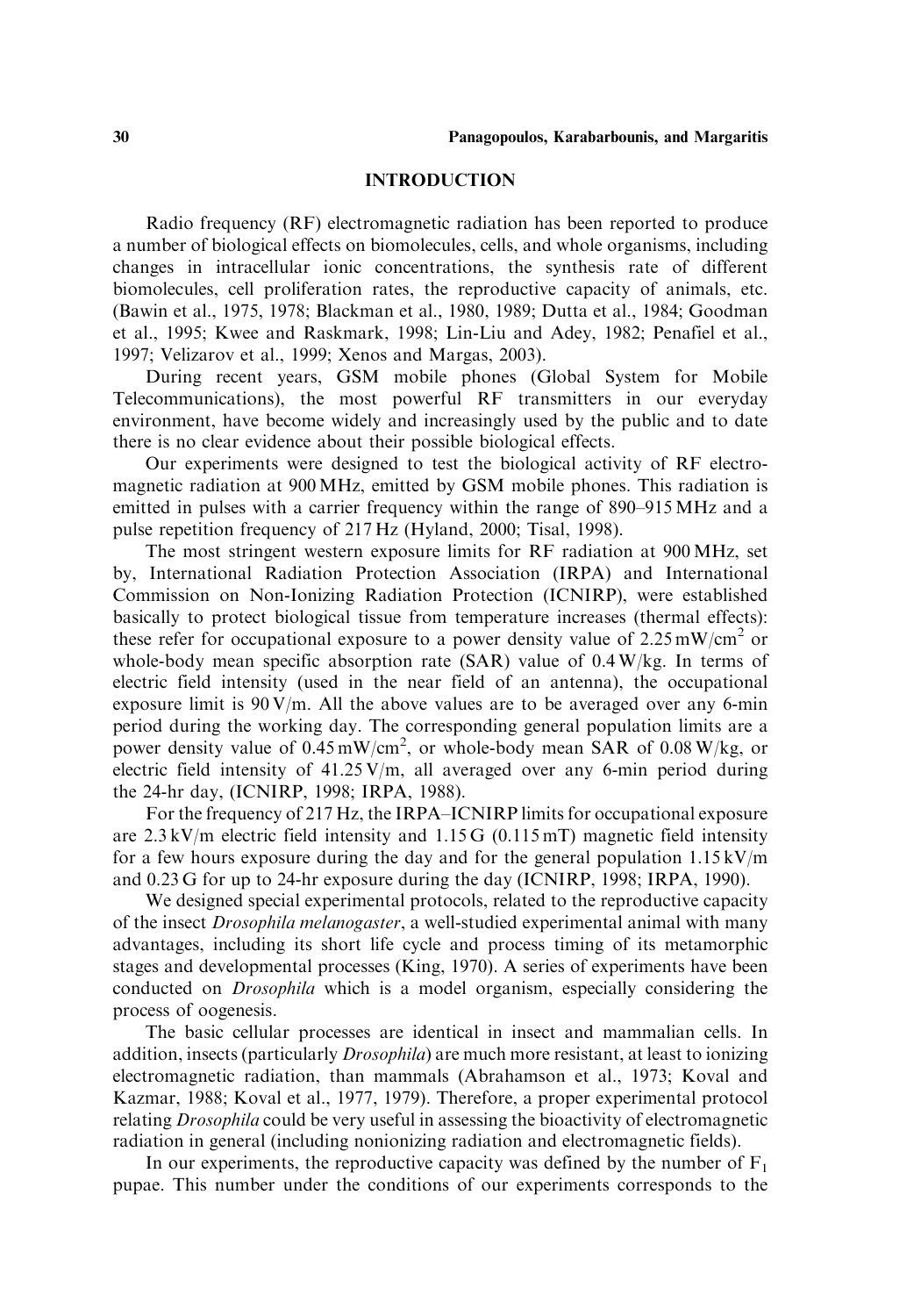number of laid eggs (oviposition), since there is no statistically significant mortality of eggs or larvae that come from newly emerged paternal-maternal flies during their first 3 days of maximum daily oviposition.

In earlier experiments, performed to study the effects of magnetic fields (Ma and Chu, 1993; Ramirez et al., 1983) or RF fields (Pay et al., 1978), on the reproduction of the same insect, the procedures comprised counting of laid eggs, as a basic part, an operation that encounters significant error. In addition in one of those works (Ma and Chu, 1993), use was not made of newly emerged paternal-maternal flies as we did, but instead flies were taken from the general stock population. Eggs from older flies have a considerable percentage of mortality. In another of those works (Ramirez et al., 1983), only the female flies were exposed, which were 4 days old and already mated when placed in the field. Therefore, any effect on spermatogenesis or on mating was excluded, and any effect on oogenesis was diminished. In the last of the above experiments (Pay et al., 1978), they studied the oviposition of individual pairs of adult flies that were developed from pupae that were exposed for only 10 min in a very intense microwave field (able to produce large temperature increases) 100 hr posthatching. Therefore, the exposure took place many hours before the beginning of oogenesis, which in Drosophila starts during the last stages of pupation (King, 1970). Besides, oviposition from individual pairs may have a large variability because some male flies do not accomplish copulation while others accomplish copulation with more than one female. In all the above experiments, a large number of nondeveloped eggs laid both in exposed and control groups were reported.

As we shall see, our experiments differ significantly from the above earlier ones.

## MATERIALS AND METHODS

We carried out experiments with *Drosophila melanogaster* flies, Oregon R, wild-type, held in glass bottles and kept in incubator at  $25^{\circ}$ C, with 12-hr periods of light and darkness and 70% relative humidity.

In each experiment, we collected newly emerged adult flies from the stock; we anesthetized them very lightly with diethyl ether and separated males from females. We put the collected flies in groups of 10 in standard laboratory 50-mL cylindrical glass vials (tubes), with 2.5-cm diameter and 10-cm height, with standard food, which forms a smooth plane surface, 1-cm thick at the bottom of the vials. The glass vials were closed with cotton plugs.

The food consisted of 450 mL water, 4 g agar, 13 g yeast, 32 g rice flour, 16 g sugar, 25 g tomato pulp. The mixture was boiled for over 10 min to ensure sterility, which was preserved by the addition of  $2 \text{ mL}$  propionic acid and  $2 \text{ mL}$  ethanol. This food quantity was enough for 25–30 glass vials, which were sterilized before the food was added.

We exposed the flies within the glass vials by placing the antenna of the mobile phone outside of the vials, in contact with the glass wall and parallel to the vial's axis. The total duration of exposure was 6 min per day in one dose, and we started the exposures on the first day of each experiment (day of eclosion). The exposures took place for a total of 5 days in each experiment in the first two (A, B) sets of experiments and for a total of 2 days in the third (C) set of experiments, as described below.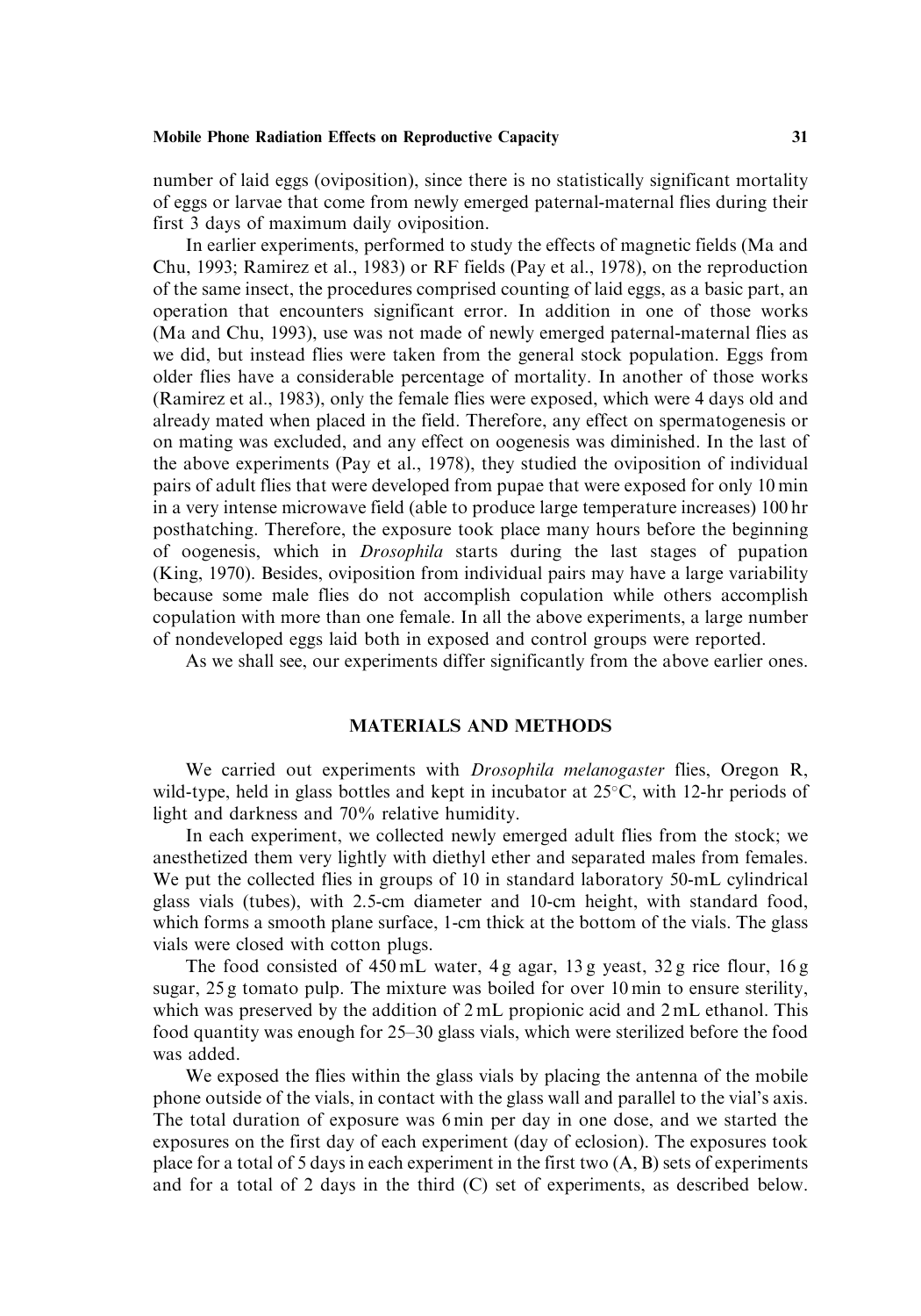The daily exposure duration of 6 min was chosen to have exposure conditions that can be compared with the established exposure criteria. Besides, earlier experiments had shown that only a few minutes of daily exposure were enough to produce a significant effect on the insect's reproductive capacity (Panagopoulos et al., 2000a).

The experimenter could speak on the mobile phone during connection (this we called ''modulated'' or ''speaking'' emission) or could just make no sound, (''nonmodulated'' or ''nonspeaking'' emission). We had already noticed that the intensity of the emitted radiation increases considerably when the user speaks during connection than when there is no speaking (Panagopoulos et al., 2000a). In both cases, during the exposures, the experimenter's position in relation to the mobile phone and the glass vials was the same. The mobile phone was held close to the experimenter's head with its antenna facing downward, being at the same time parallel and in contact with the glass vials. The exposures and the field measurements took place in a quiet but not sound-isolated room to simulate the actual conditions to which a user is subjected while speaking and while listening, correspondingly. The room conditions and the positions of all items around the experimental bench were always the same.

Each time before exposure, the cotton plugs were pushed down in the glass vials to confine the flies to a small area of 1-cm height between the cotton and the food to provide roughly even exposure to all flies. After the exposure, the cotton plugs were pulled back to the top of the vials, and the vials were put back in the culture room.

We carried out three sets of experiments. In the first set (A), we exposed the insects to the mobile phone's GSM field while the mobile phone was operating in nonspeaking mode (nonmodulated emission). In the second set of experiments (B), the mobile phone was operating in ''speaking'' mode (''modulated emission'') during the exposures. The third set of experiments (C) was designed to record the effect of the GSM field on the reproductive capacity of each sex separately.

In the first two sets of experiments, we separated the insects into two groups: (1) the exposed group (E) and (2) the sham exposed (control) group (SE). (Each one of the two groups consisted of 10 female and 10 male, newly emerged flies). The sham exposed groups had identical treatment as the exposed ones, except that the mobile phone during the 6-min exposures was turned off. The 6-min daily exposures took place for the first 5 days of each experiment.

In each group we kept the 10 males and the 10 females for the first 48 hr of the experiment in separate glass tubes. As we have described before (Panagopoulos et al., 2000a), at eclosion, adult female flies already have in their ovaries eggs at the first preyolk stages and oogenesis has already started. The eggs develop through 14 distinct stages, until they are ready to be fertilized and laid, and the whole process of oogenesis lasts about 48 hr. By the end of the 2nd day of their adult life, the female flies have in their ovipositor the first egg of stage 14, ready to be fertilized and laid (King, 1970). At the same time, the first mature spermatozoa (about 6 hr after eclosion) and the necessary paragonial substances (about 12 hr after eclosion) in male flies have already been developed (Connolly and Tully, 1998; King, 1970; Stromnaes and Kvelland, 1962). Keeping males separately from females for the first 48 hr of the experiment ensures that the flies are in complete sexual maturity and ready for immediate mating and laying of fertilized eggs.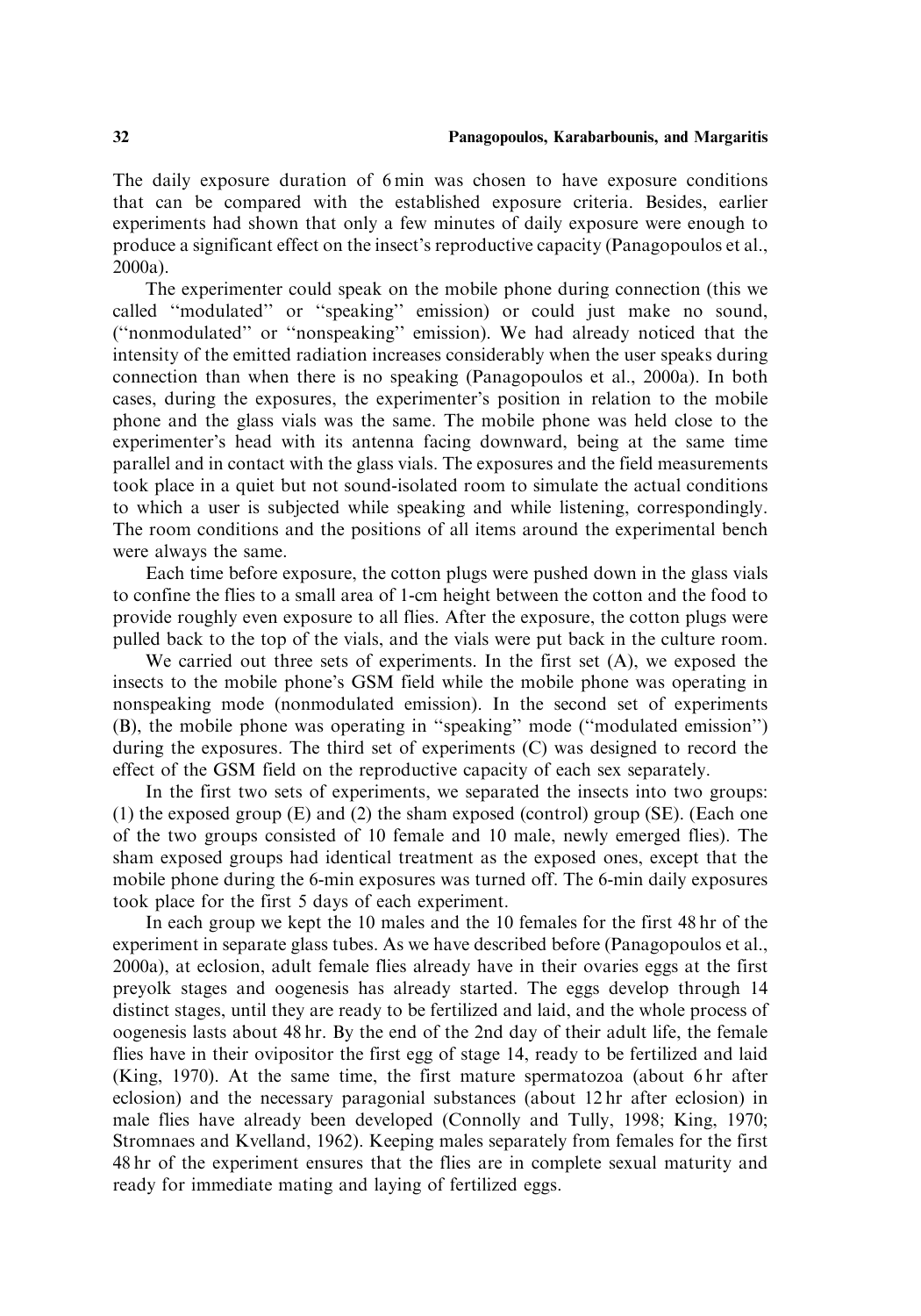After the first 48 hr of each experiment, the flies were anesthetized very lightly again and males and females of each group were put together (10 pairs) in another glass tube with fresh food and allowed to mate and lay eggs for 72 hr. During these 3 days, the daily egg production of *Drosophila* is at its maximum (from the 3rd to 5th day of its adult life), stays at a plateau or declines slightly for the next 5 days, and diminishes considerably after the 10th day of adult life (Bos and Boerema, 1981; Ramirez et al., 1983; Shorrocks, 1972).

In the third set of experiments (C), the mobile phone was operating again in speaking mode during the exposures, but in this set of experiments we separated the insects into four groups (each one consisting again 10 male and 10 female insects). In the first group (E1), both male and female insects were exposed. In the second group  $(E2)$ , only the females were exposed. In the third group  $(E3)$ , we exposed only the males and the fourth group (SE) was sham exposed (control). Therefore in this third set of experiments, the 6-min daily exposures took place only during the first 2 days of each experiment while the males and females of each group were separated and the total number of exposures in each experiment was two instead of five. This set of experiments was carried out to record the effect of the GSM field on the reproductive capacity of each sex separately.

After 5 days from the beginning of each experiment in all three sets of experiments, the flies were removed from the glass vials and the vials were maintained in the culture room for 6 additional days, without further exposure.

After the last 6 days, most  $F_1$  embryos (deriving from the laid eggs) are in the stage of pupation, where they can be clearly seen with bare eyes and easily counted on the walls of the glass tubes. (At the last stages before pupation, larvae leave the food, climbing on the walls of the glass vials). There may be a few embryos still in the last stages as larvae, which are big enough and ready for pupation (on the surface or already away from the food), so that they can be easily counted. (If the remaining larvae are still many and the counting is imprecise, the experimenter can wait an additional day and recount the pupae). There may be also already a few newly emerged  $F_1$  adult flies, which can also be counted easily.

During the last 6 days, we inspected the surface of the food within the glass vials under the stereomicroscope for any nondeveloped laid eggs or dead larvae, something that we did not see in our experiments (empty egg shells can be seen after hatching). The number of observed exceptions (nondeveloped eggs or dead larvae), both in exposed and control groups (less than 5%), was within the standard deviation of progeny number. (The insignificant percentage of  $F_1$  egg and larvae mortality is due to the fact that the paternal-maternal flies were newly emerged during the first 2–5 days of their adult lives). Therefore the number of pupae in our experiments corresponded to the number of laid eggs (oviposition). Furthermore, the counting of pupae can be done with minimal error, whereas the counting of laid eggs under a stereomicroscope is subject to considerable error.

The oviposition of Drosophila is influenced by many factors: temperature, humidity, prior anesthesia, crowding, and food (King, 1970). Special care was taken to keep all these factors constant. Experience in handling the flies is necessary to prevent accidental deaths.

We used a very common model of GSM mobile phone device in our experiments. We measured the mean power density of the radiation emitted by the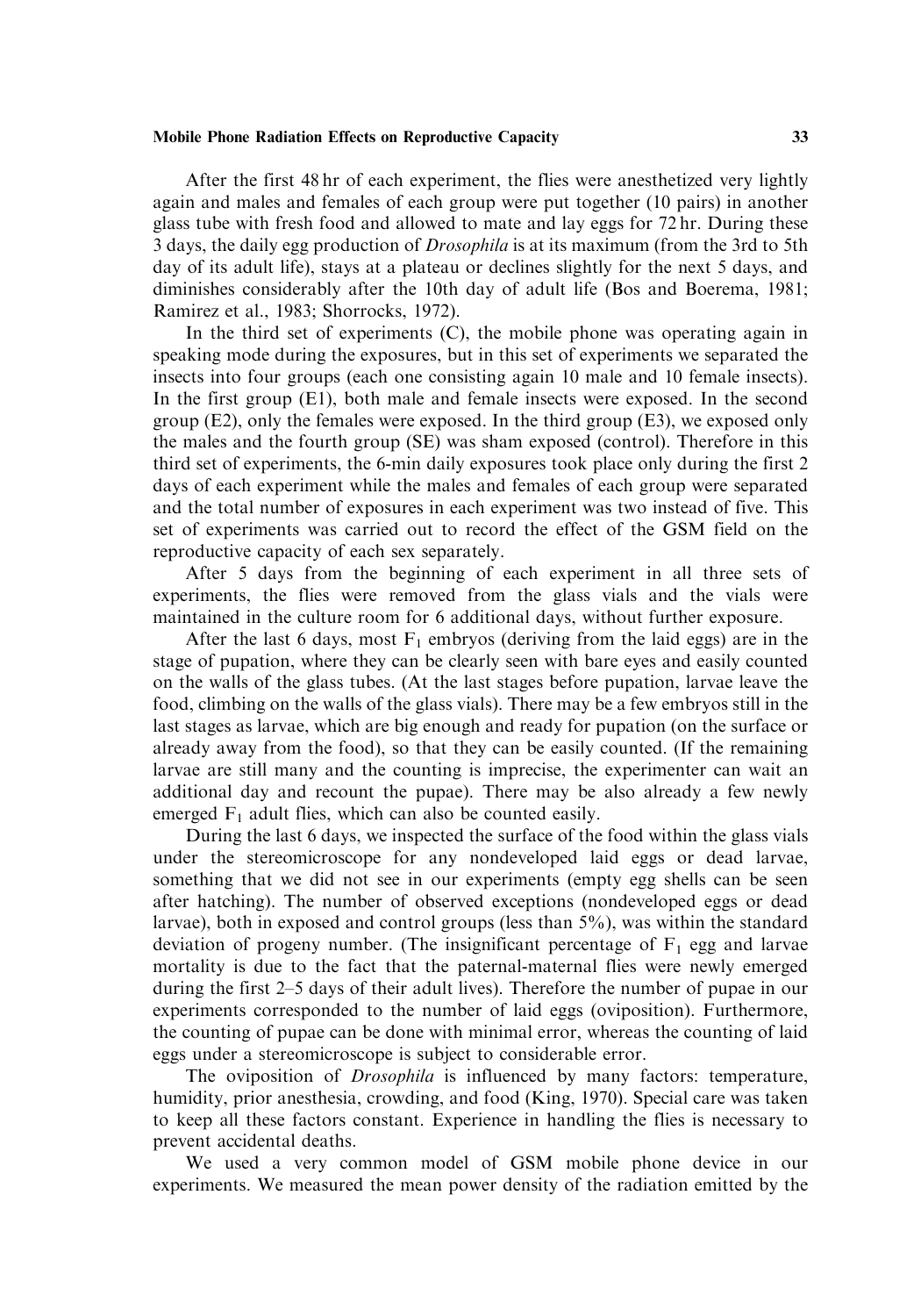mobile phone device plus the mean electric field intensity at 900 MHz, with the fieldmeter, RF Radiation Survey Meter, NARDA 8718, with its probe inside a glass vial similar to the ones we used for the insects in our experiments. The measured mean power density for 6 min of modulated emission, with the antenna of the mobile phone outside of the glass vial in contact with the glass wall and parallel to the vial's axis was  $0.436 \pm 0.060$  mW/cm<sup>2</sup>, and the corresponding mean electric field intensity was  $37.21 \pm 7.10 \text{ V/m}$ . The nonmodulated (NM) corresponding measured values were  $0.041 \pm 0.006$  mW/cm<sup>2</sup> power density and  $16.68 \pm 3.68$  V/m electric field intensity. In addition, we measured in the same way the mean electric and magnetic field intensities at the extremely low frequency (ELF) range, with the field-meter, Holaday HI-3604, ELF Survey Meter. The measured values for modulated field, excluding the ambient electric and magnetic fields of 50 Hz, were  $6.05 \pm 1.62$  V/m electric field intensity and  $0.10 \pm 0.06$  mG magnetic field intensity. The corresponding nonmodulated values were  $3.18 \pm 1.10 \text{ V/m}$  and  $0.030 \pm 0.003 \text{ mG}$ . These ELF components of the GSM field are basically due to the pulse repetition frequency of 217 Hz (Hyland, 2000; Tisal, 1998). All the above values are average values from eight separate measurements of each kind  $\pm$  standard deviation (SD). These values are typical for all commonly used GSM mobile phone devices emitting at 900 MHz with 2 W peak power output (we tested several different devices of this kind).

The experimenter's position in relation to the mobile phone during the measurements was the same as during the exposures.

Therefore, the measured exposure values are in general within the established exposure limits.

#### **RESULTS**

#### Experiments with Nonmodulated GSM Field

We carried out four experiments (A1–A4) with nonmodulated field (nonspeaking emission). The exposure parameters in this case simulate the situation when the user listens through the mobile phone during connection. Results from each experiment, are listed in Table 1.

Table 1 shows the mean number of  $F_1$  pupae (corresponding to the number of laid eggs) per maternal fly in the groups E(NM) exposed to nonmodulated (NM), GSM mobile phone field and in the corresponding sham exposed (control) groups SE(NM) during the first 3 days of the insect's maximum oviposition.

Statistical analysis (single-factor ANOVA test) shows that the probability that mean oviposition differs between the exposed and the sham exposed groups, owing to random variations, is  $P < 5 \times 10^{-4}$ .

#### Experiments with Modulated GSM Field

We carried out four experiments (B1–B4), with modulated emission (the experimenter was speaking close to the mobile phone's microphone, during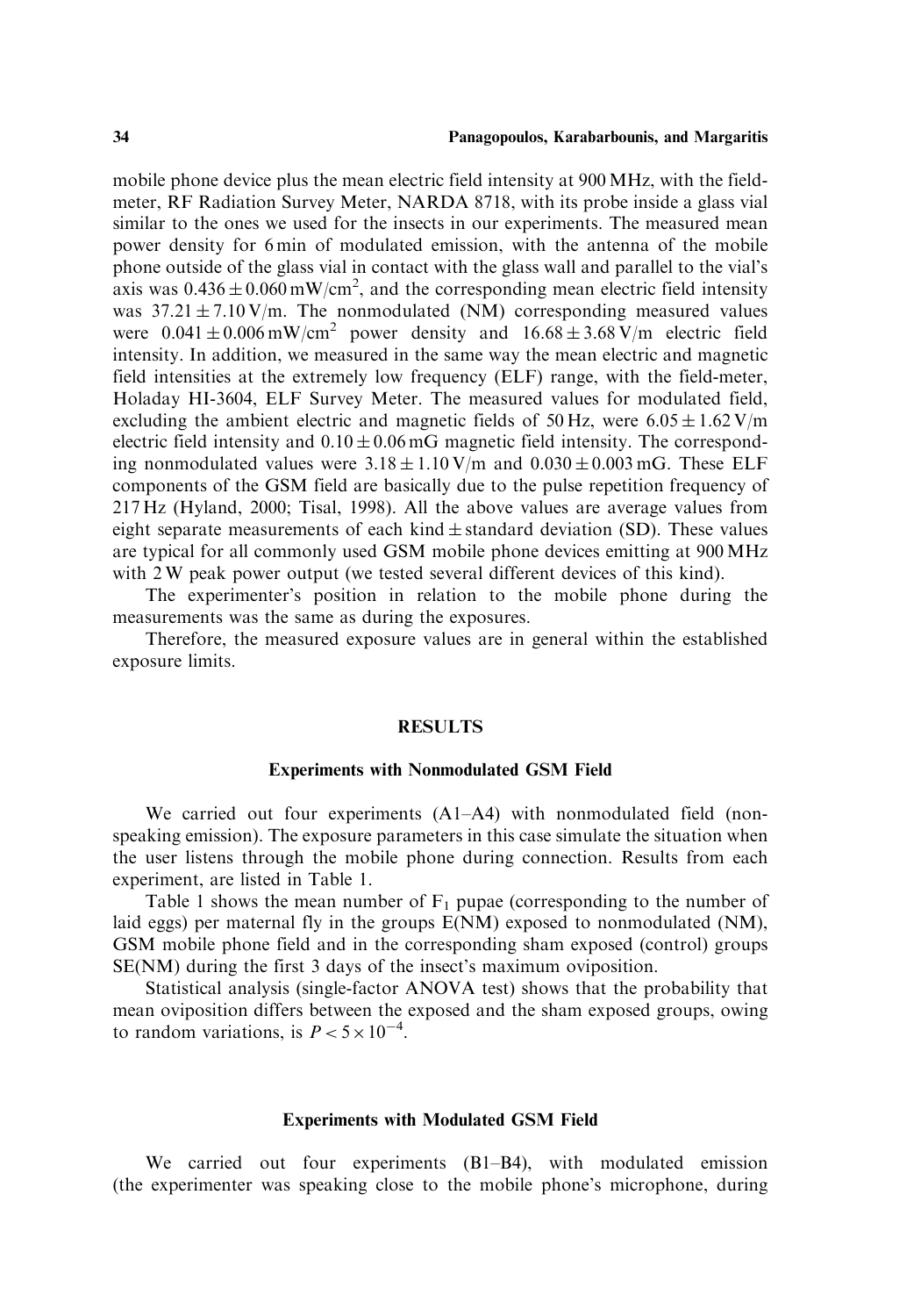| Experiment no.   | Groups           | Mean no. of $F_1$ pupae<br>per maternal fly | Deviation<br>from control |
|------------------|------------------|---------------------------------------------|---------------------------|
| A <sub>1</sub>   | E(NM)            | 9.7                                         | $-16.38\%$                |
|                  | SE(NM) (control) | 11.6                                        |                           |
| A <sub>2</sub>   | E(NM)            | 10                                          | $-15.96\%$                |
|                  | SE(NM) (control) | 11.9                                        |                           |
| A <sub>3</sub>   | E(NM)            | 9.8                                         | $-20.16\%$                |
|                  | SE(NM) (control) | 12.4                                        |                           |
| A <sub>4</sub>   | E(NM)            | 10.4                                        | $-19.38\%$                |
|                  | SE(NM) (control) | 12.9                                        |                           |
| Average $\pm$ SD | E(NM)            | $9.975 \pm 0.31$                            | $-18.24\%$                |
|                  | SE(NM) (control) | $12.2 \pm 0.57$                             |                           |

Table 1. Effect of nonmodulated GSM field on the reproductive capacity of *Drosophila* melanogaster.

Table 2. Effect of modulated GSM field on the reproductive capacity of Drosophila melanogaster.

| Experiment no.   | Groups       | Mean no. of $F_1$ pupae<br>per maternal fly | Deviation<br>from control |
|------------------|--------------|---------------------------------------------|---------------------------|
| B1               | E            | 6.7                                         | $-48.85\%$                |
|                  | SE (control) | 13.1                                        |                           |
| B <sub>2</sub>   | E            | 5.1                                         | $-56.78\%$                |
|                  | SE (control) | 11.8                                        |                           |
| B <sub>3</sub>   | E            | 5.6                                         | $-53.72\%$                |
|                  | SE (control) | 12.1                                        |                           |
| B <sub>4</sub>   | E            | 6                                           | $-53.125\%$               |
|                  | SE (control) | 12.8                                        |                           |
| Average $\pm$ SD | E            | $5.85 \pm 0.67$                             | $-53.01\%$                |
|                  | SE (control) | $12.45 \pm 0.6$                             |                           |

the exposures). The exposure parameters in this case simulate the situation when the user speaks on the mobile phone during connection. Results are listed in Table 2.

Table 2 shows the mean number of  $F_1$  pupae (corresponding to the number of laid eggs) per maternal fly in the groups E, exposed to modulated GSM field and in the corresponding sham exposed groups, SE, during the first 3 days of the insect's maximum oviposition.

The statistical analysis shows that the probability that mean oviposition differs between the exposed and the sham exposed groups, owing to random variations, is  $P < 10^{-5}$ .

The above results from the first two sets of experiments (A and B) are represented graphically in Fig. 1.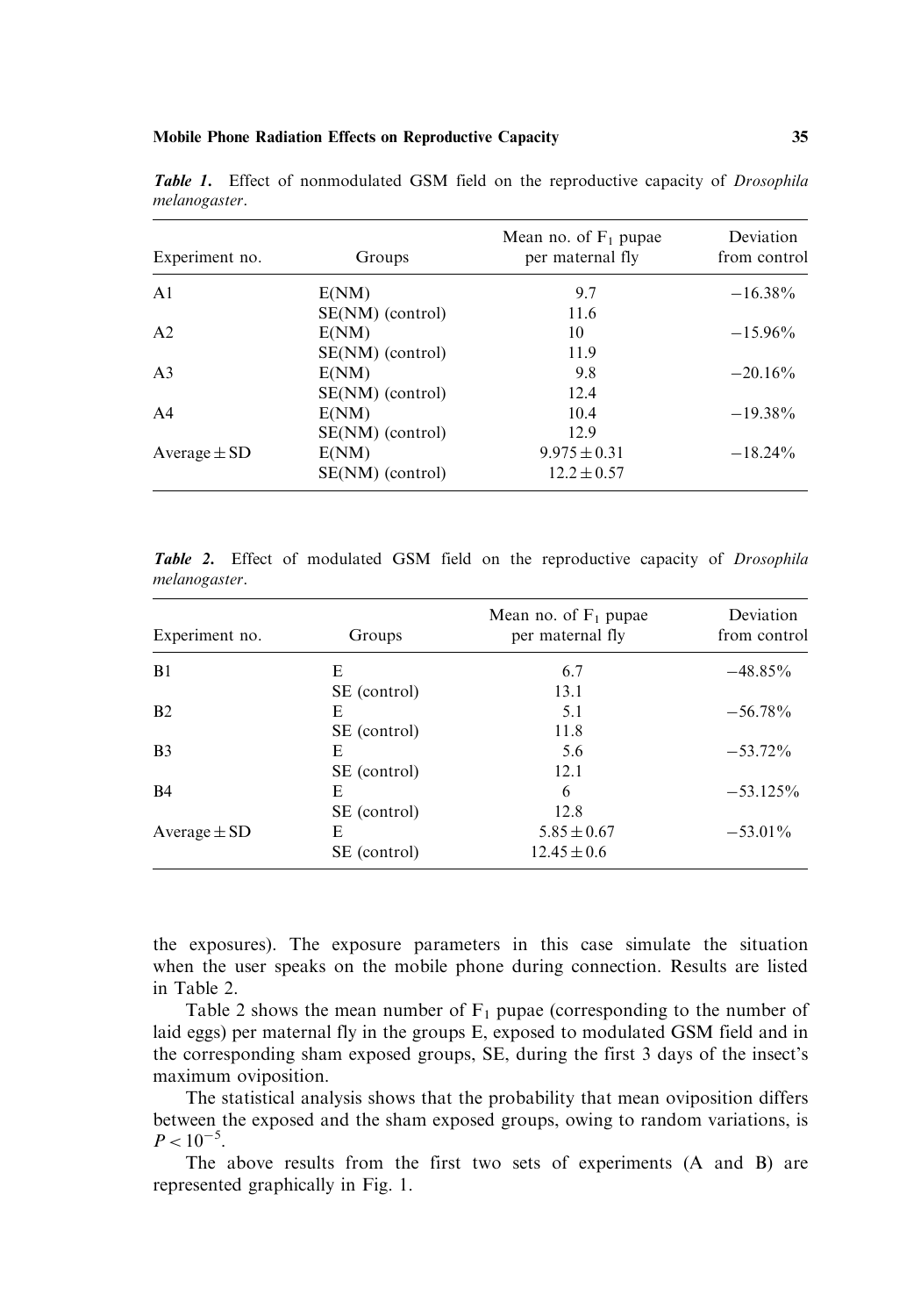

**Reproductive Capacity of Exposed and Control Groups**

**Figure 1.** Average value from four experiments of mean number of  $F_1$  pupae, per maternal fly, during the first 3 days of maximum daily oviposition, of the groups exposed to nonmodulated and modulated GSM field [E(NM), E] and the corresponding sham exposed, [SE(NM), SE], groups. (The error bars correspond to standard deviation.)

## Comparing the Effect of Modulated GSM Field on the Reproductive Capacity Between Male and Female Insects

We carried out a third set of four experiments (C1–C4) with the modulated GSM field, in which we separated the insects into four groups as described above. In this set of experiments, we exposed the insects to the GSM field only during the first 2 days of each experiment (again for 6 min per day), while male and female insects of each group were separated. During the next 3 days of mating and egglaying, the insects of each group were transferred everyday into a new vial with fresh food without any further anesthesia. This small alteration in the procedure allowed us to see if there were any differences in the effect of the prior exposures from day to day. The results from this set of experiments are listed in Table 3.

These results are represented graphically in Fig. 2.

Statistical analysis (single-factor ANOVA test) shows that the probability that mean oviposition differs between the four groups because of random variations is  $P < 10^{-7}$ .

The results of the third set of experiments show that the GSM field affects the reproductive capacity of both sexes. The female insects (E2) seem to be more affected than males (E3).

In this set of experiments, the difference in oviposition between the four groups was larger during the first 2 of the 3 days of mating and egg-laying.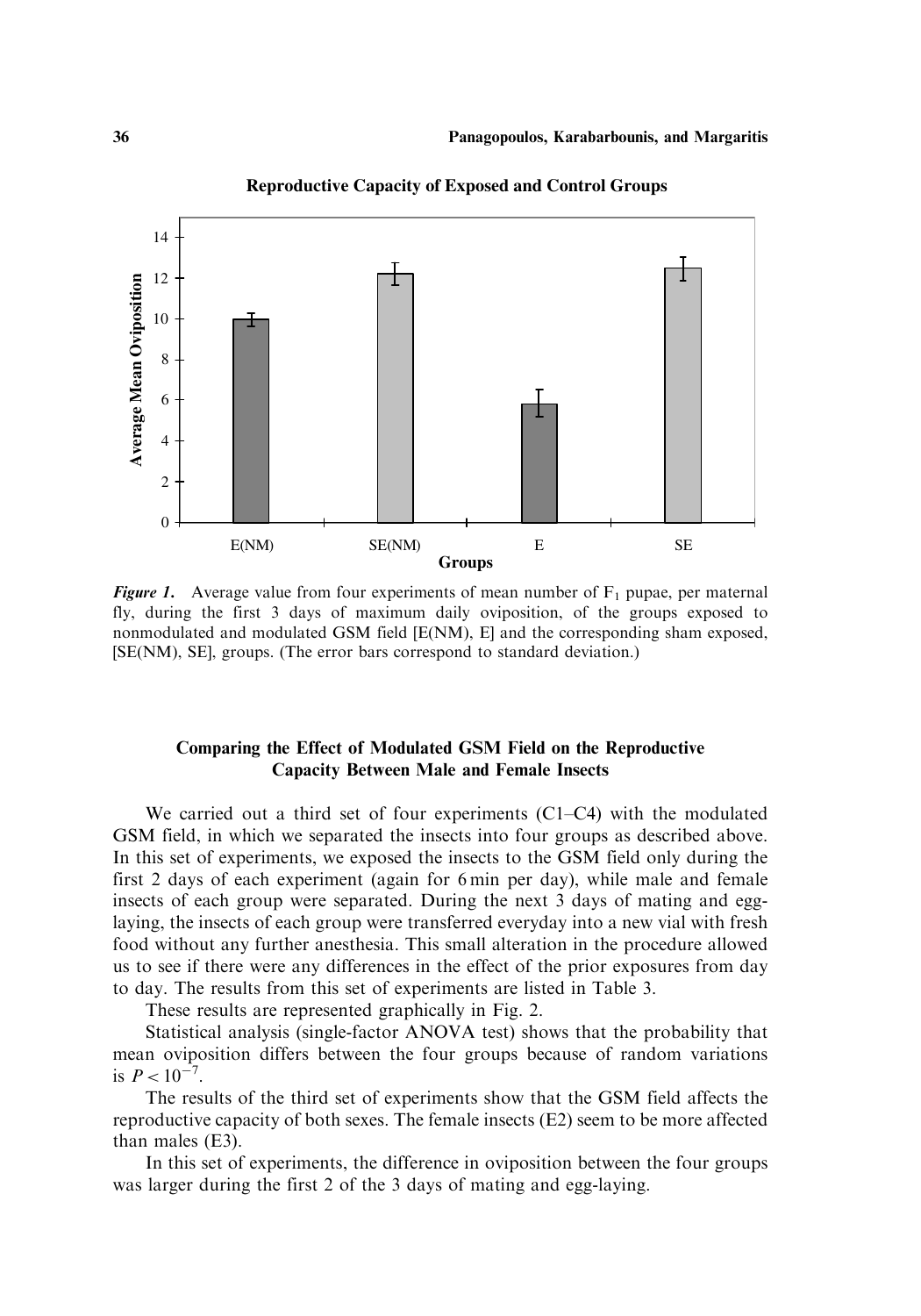| Experiment no.   | Groups         | Mean no. of $F_1$ pupae<br>per maternal fly | Deviation<br>from control |
|------------------|----------------|---------------------------------------------|---------------------------|
| C1               | SE (control)   | 13.2                                        |                           |
|                  | E1             | 8.5                                         | $-35.61\%$                |
|                  | E2             | 9.4                                         | $-28.79\%$                |
|                  | E3             | 11.7                                        | $-11.36\%$                |
| C <sub>2</sub>   | SE (control)   | 13.8                                        |                           |
|                  | E1             | 7.6                                         | $-44.93\%$                |
|                  | E2             | 8.9                                         | $-35.51\%$                |
|                  | E <sub>3</sub> | 12.1                                        | $-12.32\%$                |
| C <sub>3</sub>   | SE (control)   | 12.9                                        |                           |
|                  | E1             | 7.8                                         | $-39.53\%$                |
|                  | E2             | 9.3                                         | $-27.91\%$                |
|                  | E <sub>3</sub> | 11                                          | $-14.73%$                 |
| C <sub>4</sub>   | SE (control)   | 13.5                                        |                           |
|                  | E1             | 6.9                                         | $-48.89\%$                |
|                  | E2             | 7.8                                         | $-42.22\%$                |
|                  | E <sub>3</sub> | 12.2                                        | $-9.63\%$                 |
| Average $\pm$ SD | SE (control)   | $13.35 \pm 0.39$                            |                           |
|                  | E1             | $7.7 \pm 0.66$                              | $-42.32\%$                |
|                  | E2             | $8.85 \pm 0.73$                             | $-33.71\%$                |
|                  | E <sub>3</sub> | $11.75 \pm 0.54$                            | $-11.985\%$               |

Table 3. Effect of modulated GSM field on the reproductive capacity of each sex.

 **Effect of GSM Field on the Reproductive Capacity of Male and Female Insects**



Figure 2. Effect of modulated GSM field on the reproductive capacity of each sex of *Drosophila melanogaster*. Average mean number of  $F_1$  pupae  $\pm$  SD per maternal insect. SE-sham exposed groups; E1-groups that both sexes were exposed; E2-groups in which only the females were exposed; E3-groups in which only the males were exposed.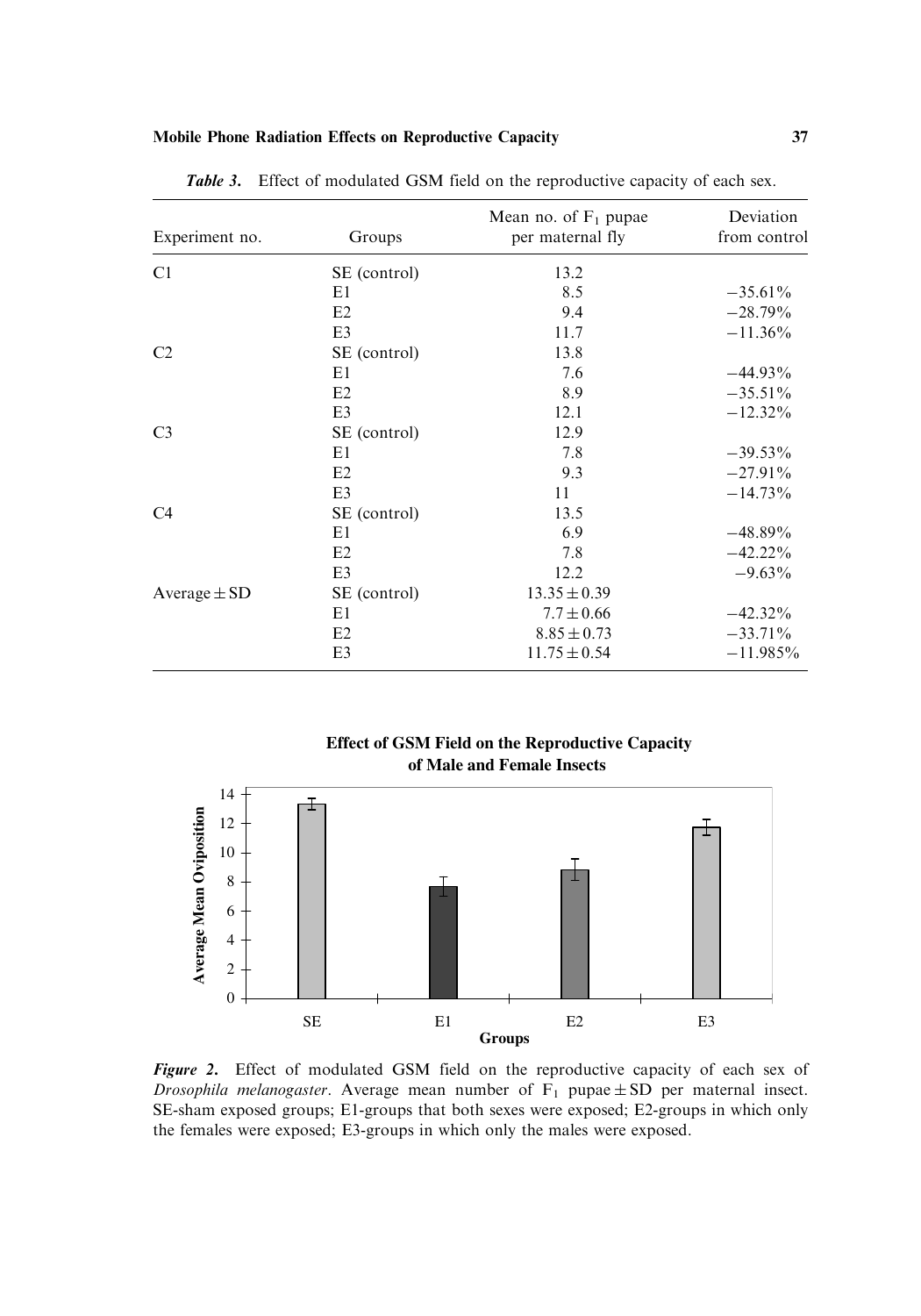#### **DISCUSSION**

The statistical analysis clearly shows that the exposed *Drosophila* groups differ in offspring production (up to 60% decrease), compared to the control groups, due to the effect of the GSM field.

Our experiments clearly show that GSM radiation affects the reproductive capacity of both female and male insects. The reason why female insects seem to be more affected than males is possibly due to the fact that the exposures started a few hours after eclosion, thus a few hours after oogenesis starts in female flies, while at the same time the first mature spermatozoa are about to be completely developed in male flies of the same age (spermatogenesis starts earlier than oogenesis).

The reproductive capacity is much more decreased with modulated emission  $(50\% - 60\%)$ , than with nonmodulated emission  $(15\% - 20\%)$ . In addition, the power density of modulated emission is increased by about one order of magnitude in relation to nonmodulated emission. Thus, the effect is not linearly correlated with the emitted power density, but it is better correlated with the electric field intensity.

We have chosen to refer to the radiation in terms of power density, which can be readily measured objectively, rather than in terms of SAR, which can never be accurately estimated, especially for small insects.

We did not detect any temperature increases, caused by the GSM field, within the glass vials (in the food). (We used an Hg thermometer with  $0.05^{\circ}$ C accuracy). Even if there were some temperature increase, certainly smaller than  $0.1^{\circ}$ C, this would not have any observable effect on the insect's oviposition (Srivastava and Singh, 1998). Therefore, the recorded effect cannot be attributed to any possible temperature increases caused by the radiation; in other words, it is considered as a nonthermal one.

Actual GSM signals are never constant. There are always changes in the intensity and frequency of these signals. Electromagnetic fields with changing parameters usually are more bioactive than fields with constant parameters, (Goodman et al., 1995), possibly because it is more difficult for living organisms to get adapted to them. Experiments with constant GSM signals can be performed, but they do not simulate actual conditions. To simulate actual conditions, we used in our experiments a common GSM mobile phone itself.

Usually in biological experiments with RF fields, special constructions are used to ensure constant exposure conditions of different samples simultaneously [e.g., transverse electromagnetic field (TEM) cells, radial transmission lines, etc.] In our experiments, it was not important to have all the flies within a vial under a constant power density or SAR, because this would not simulate actual conditions and because the recorded effect is purely statistical. Certainly, because the characteristics of the exposure system were not constant, a proper statistical analysis was necessary. If the variance within the groups between different experiments were too large, the statistical analysis would give an improperly large probability for the null hypothesis. In all three sets of our experiments, the statistical analysis gave a negligible probability for the null hypothesis.

Although there isn't any established biochemical explanation for the biological effects of electromagnetic fields in general, we think that an explanation of our results can be sought in correlation with other laboratory studies that have showed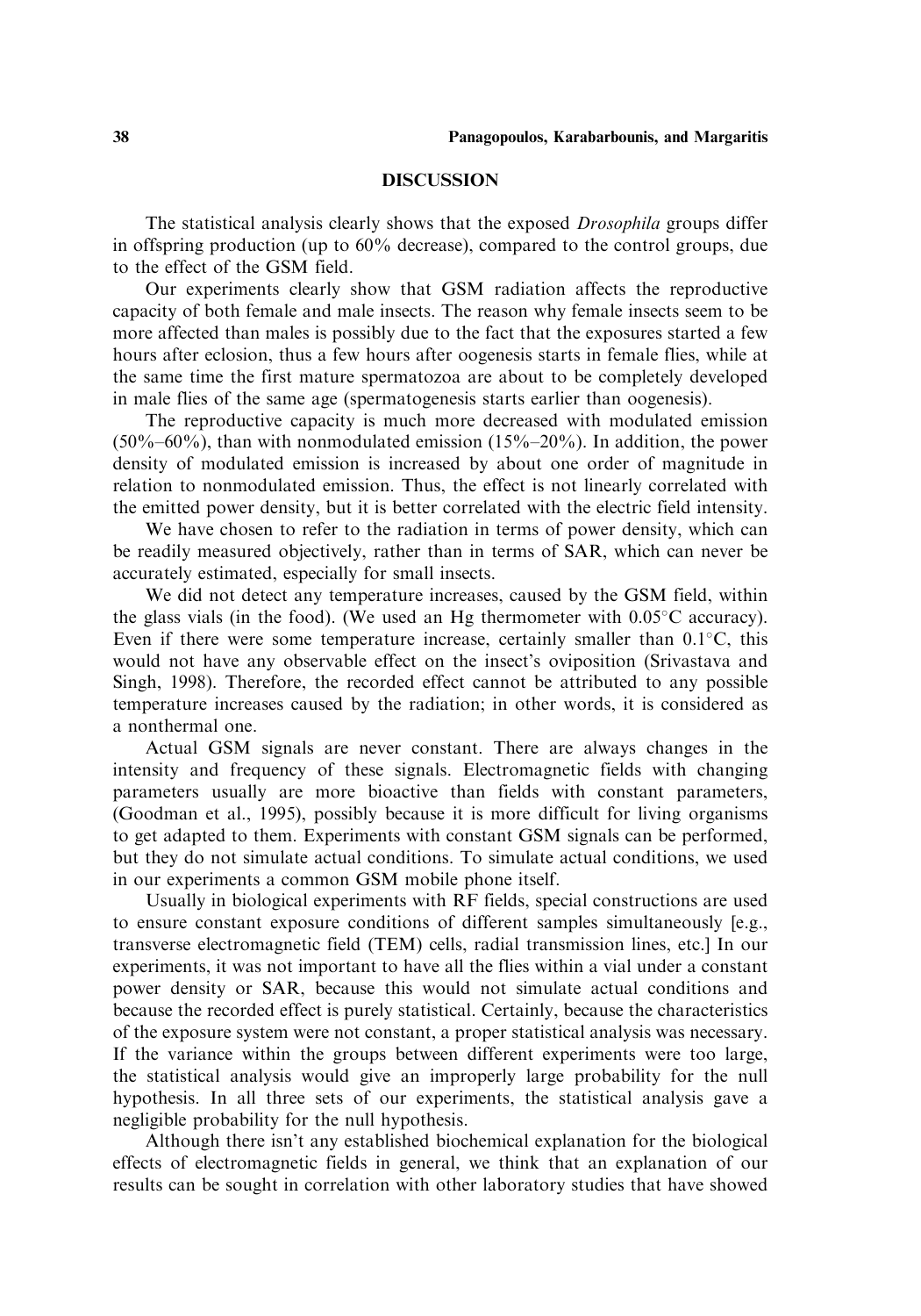that electromagnetic fields alter the proliferation rate of cells, as well as the rate of DNA, RNA, and protein synthesis (Fitzsimmons et al., 1989, 1992; Goodman and Henderson, 1988, Goodman et al., 1983; Kwee and Raskmark, 1993, 1995, 1998; Luben, 1991; Luben et al., 1982; Rodan et al., 1978; Schimmelpfeng and Dertinger, 1993).

These biochemical processes are strongly affected by changes in cytosolic ion concentrations (especially calcium), and such changes can be induced by RF-microwave fields (Bawin et al., 1975, 1978; Blackman et al., 1980, 1989; Dutta et al., 1984; Lin-Liu and Adey, 1982). It has been shown that RF fields modulated by extremely low frequencies (ELF) decrease cytosolic calcium ion concentration. In some experiments, this effect was at a maximum for power densities between 0.6 and 1 mW/cm<sup>2</sup> (Bawin et al., 1975, 1978). The GSM signals are RF carrier signals, pulsed at ELF and the power density level in our experiments was close to these values  $(0.436 \pm 0.060 \,\mathrm{mW/cm^2}).$ 

It is known that cell proliferation, DNA, RNA, and protein synthesis are connected with increased cytosolic ion concentrations (especially calcium) (Berridge, 1975a, 1975b; Lijnen and Petrov, 1999; Ozawa et al., 1989; Petrov and Lijnen, 2000; Tran et al., 1998) and with depolarization of the plasma membrane, (Jaffe and Robinson, 1978, Bedlack et al., 1992).

Thus, we can reasonably assume that because RF fields can decrease cytosolic calcium ion concentration, they can also decrease the rate of DNA, RNA, and protein synthesis, and the cell proliferation rate. In the early stages of Drosophila oogenesis and spermatogenesis there are repeated cell divisions, accompanied by DNA, RNA, and protein synthesis. In addition, DNA, RNA, and protein synthesis, is continued during the whole processes. Any decreases in cell proliferation rate and in the synthesis rate of the above biomolecules would result in retardation of the whole processes of oogenesis, spermatogenesis, and the synthesis of proteins, necessary for the oviposition (like ''sex peptide''), which in turn will cause a decrease in the insect's reproductive capacity.

The effect of external electromagnetic fields on the cytosolic ion concentrations seems to be connected with interaction between the external field and the cation channels of the plasma membrane, which results in irregular gating of these channels (Liburdy, 1992; Ozawa et al., 1989; Rodan et al., 1978). A biophysical mechanism for this interaction has been proposed by us (Panagopoulos et al., 2000b, 2002). According to this mechanism, ELF fields of the order of a few V/m are able to irregularly gate electrosensitive channels on a cell's plasma membrane and therefore disrupt cell function. In addition, pulsed fields are shown to be more bioactive than continuous ones. Therefore, according to our proposed mechanism, the ELF components of a GSM signal, due to the pulse repetition frequency of 217 Hz, with a mean electric field intensity of the order of  $6 V/m$ , can possibly disrupt cell function and consequently affect the reproductive capacity of a living organism.

In our experiments, we used a well-defined biological system to analyze the effects of GSM mobile phone radiation on insect reproduction. The results of our experiments show that pulsed RF radiation with a carrier frequency of 900 MHz, emitted by GSM mobile phones, with exposure conditions similar to those a mobile phone user is subjected to, is highly bioactive, causing significant alterations in the reproductive capacity of insects. The results are clear, and although the exact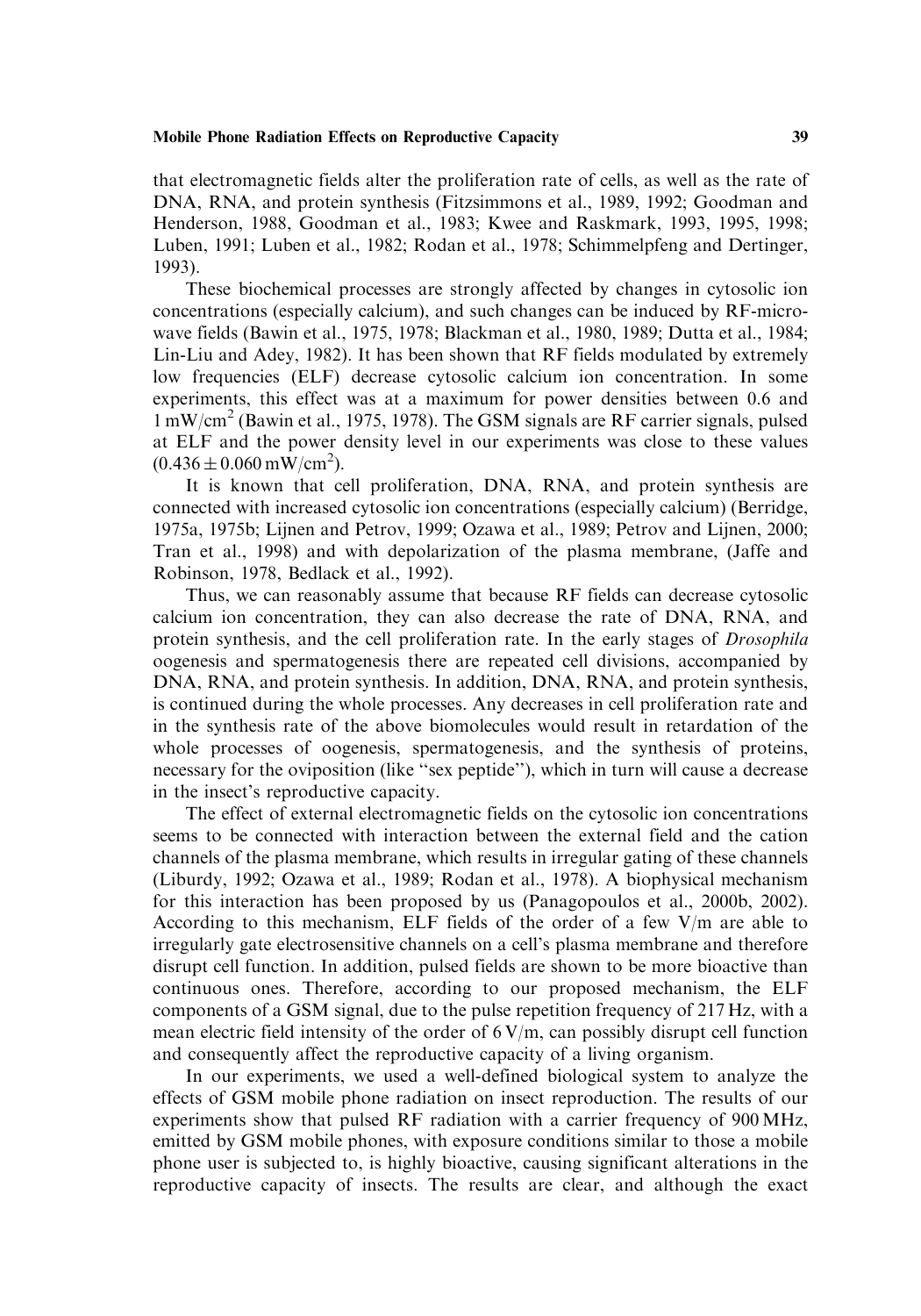underlying mechanism is yet unknown, we have nevertheless proposed a realistic explanation, which is in good agreement with other reported experimental data.

Although we cannot simply draw a parallel from our results to possible corresponding effects on humans, we think that our results imply the need for prudent avoidance of exposure to GSM radiation and the cautious use of mobile phones. Because the exposure levels in our experiments are within the current IRPA– ICNIRP exposure limits, these results possibly suggest a reconsideration of the existing exposure criteria toward a direction to include also nonthermal biological effects.

## ACKNOWLEDGMENTS

This work was supported by the Special Account for Research Grants of the University of Athens.

### REFERENCES

- Abrahamson, S., Bender, M. A., Conger, A. D., Wolff, S. (1973). Uniformity of radiation-induced mutation rates among different species. Nature 245:460–462.
- Bawin, S. M., Kaczmarek, L. K., Adey, W. R. (1975). Effects of modulated VMF fields on the central nervous system. Ann. N. Y. Acad. Sci. 247:74–81.
- Bawin, S. M., Adey, W. R., Sabbot, I. M. (1978). Ionic factors in release of  ${}^{45}Ca^{2+}$ from chick cerebral tissue by electromagnetic fields. Proc. Natl. Acad. Sci. U.S.A. 75:6314–6318.
- Bedlack, R. S., Wei, M., Loew, L. M. (1992). Localized membrane depolarizations and localized calcium influx during electric field neurite growth. Neuron 9:393–403.
- Berridge, M. J. (1975a). The interaction of cyclic nucleotides and calcium in the control of cellular activity. Adv. Cyclic Nucleotide Res. 6:1–98.
- Berridge, M. J. (1975b). Control of cell division: a unifying hypothesis. Adv. Cyclic Nucleotide Res. 1(5):305–320.
- Blackman, C. F., Benane, S. G., Elder, J. A., House, D. E., Lampe, J. A., Faulk, J. M. (1980). Induction of calcium-ion efflux from brain tissue by radiofrequency radiation: effect of sample number and modulation frequency on the powerdensity window. *Bioelectromagnetics N.Y.* 1:35–43.
- Blackman, C. F., Kinney, L. S., House, D. E., Joines, W. T. (1989). Multiple powerdensity windows and their possible origin. *Bioelectromagnetics* 10(2):115–128.
- Bos, M., Boerema, A. (1981). Phenetic distances in the Drosophila melanogastersubgroup species and oviposition-site preference for food components. Genetica 56:175–183.
- Connolly, J. B., Tully, T. (1998). In: Roberts, D. B., ed. Drosophila; A Practical Approach. New York: Oxford University Press.
- Dutta, S. K., Subramaniam, A., Ghosh, B., Parshad, R. (1984). Microwave radiation-induced calcium ion efflux from human neuroblastoma cells in culture. Bioelectromagnetics N.Y. 5:71–78.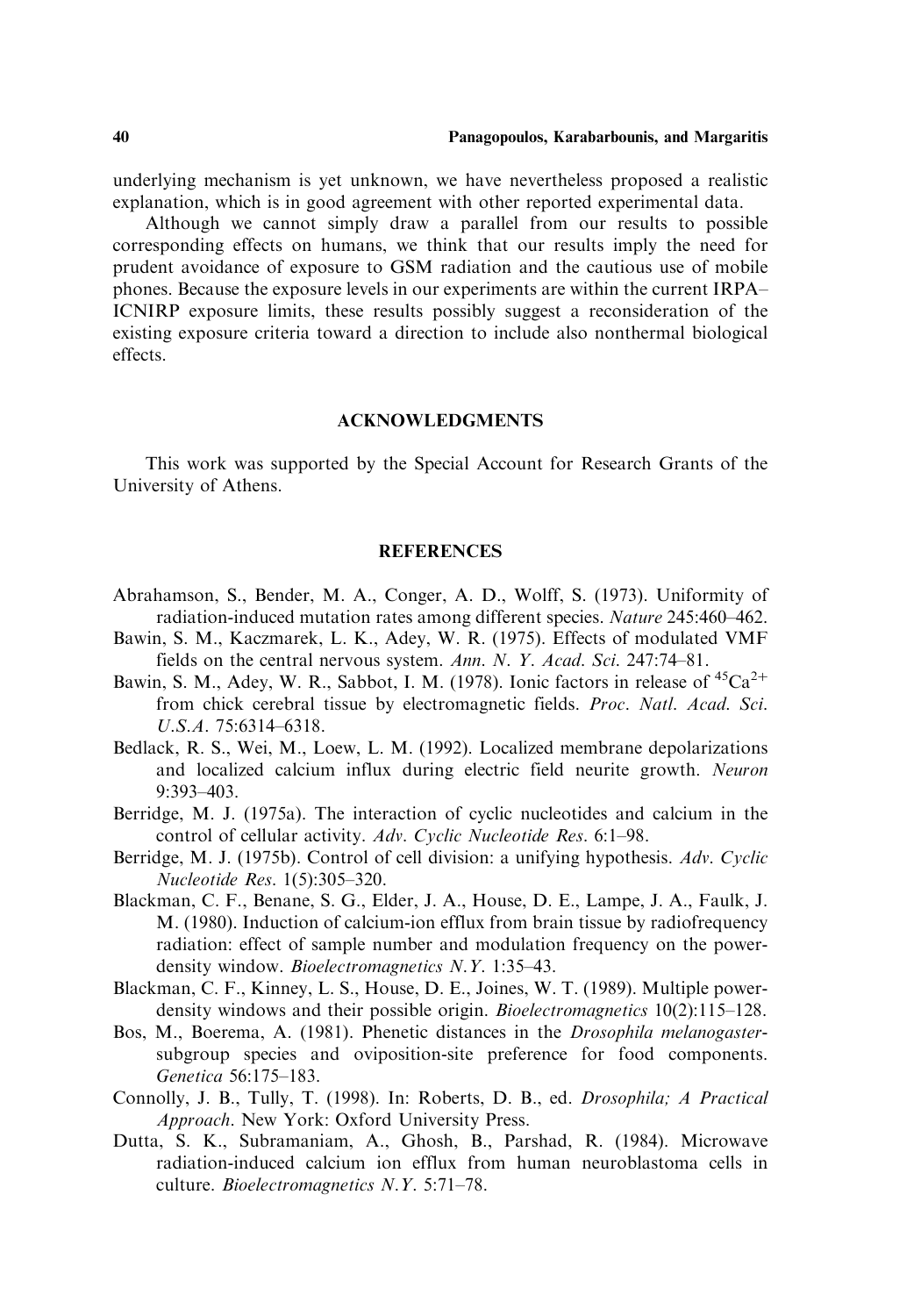- Fitzsimmons, R. J., Farley, J., Adey, W. R., Baylink, D. J. (1989). Frequency dependence of increased cell proliferation in vitro in exposures to a lowamplitude, low-frequency electric field: evidence for dependence on increased mitogen activity released into culture. J. Cell Physiol. 139:586–591.
- Fitzsimmons, R. J., Strong, D. D., Mohan, S., Baylink, D. J. (1992). Low-amplitude, low-frequency electric field stimulated bone cell proliferation may in part be mediated by increased IGF-II release. J. Cell Physiol. 150:84–89.
- Goodman, R., Basset, C. A. L., Henderson, A. S. (1983). Pulsing electromagnetic fields induce cellular transcription. Science 220:1283–1285.
- Goodman, R., Henderson, A. S. (1988). Exposure of salivary glands to lowfrequency electromagnetic fields alters polypeptide synthesis. Proc. Natl. Acad. Sci. U.S.A. 85:3928–3932.
- Goodman, R., Chizmadzhev, Y., Henderson, A. S. (1993). Electromagnetic fields and cells. J. Cell. Biochem. 51:436–441.
- Goodman, E. M., Greenebaum, B., Marron, M. T. (1995). Effects of electromagnetic fields on molecules and cells. International Rev. Cytol. 158:279–338.
- Hyland, G. J. (2000). Physics and biology of mobile telephony. Lancet 356:1833–1836.
- ICNIRP. (1998). Guidelines for limiting exposure to time-varying electric, magnetic and electromagnetic fields (up to 300 GHz). Health Phys. 74:494–522.
- IRPA. (1988). Guidelines on limits of exposure to radiofrequency electromagnetic fields in the frequency range from 100 kHz to 300 GHz. Health Phys. 54:115–123.
- IRPA. (1990). Interim guidelines on limits of exposure to 50/60 Hz electric and magnetic fields. Health Physics 58(1):113–122.
- Jaffe, L. A., Robinson, K. R. (1978). Membrane potential of the unfertilized sea urchin egg. Dev. Biol. 62(1):215–228.
- King, R. C. (1970). Ovarian Development in Drosophila melanogaster. Academic Press.
- Koval, T. M., Kazmar, E. R. (1988). DNA double-strand break repair in eukaryotic cell lines having radically different radiosensitivities. Radiat. Res. 113:268–277.
- Koval, T. M., Hart, R. W., Myser, W. C., Hink, W. F. (1977). A comparison of survival and repair of UV-induced DNA damage in cultured insect versus mammalian cells. Genetics 87:513-518.
- Koval, T. M., Hart, R. W., Myser, W. C., Hink, W. F. (1979). DNA single-strand break repair in cultured insect and mammalian cells after x-irradiation. Int. J. Radiat. Biol. Relat. Stud. Phys. Chem. Med. 35:183–188.
- Kwee, S., Raskmark, P. (1995). Changes in cell proliferation due to environmental nonionizing radiation: 1 ELF electromagnetic fields. Bioelectrochemistry and Bioenergetics 36:109–114.
- Kwee, S., Raskmark, P. (1998). Changes in cell proliferation due to environmental nonionizing radiation: 2. Microwave radiation. Bioelectrochemistry and Bioenergetics 44:251–255.
- Liburdy, R. P. (1992). Calcium signalling in lymphocytes and ELF fields: evidence for an electric field metric and a site of interaction involving the calcium ion channel. FEBS Lett. 301:53–59.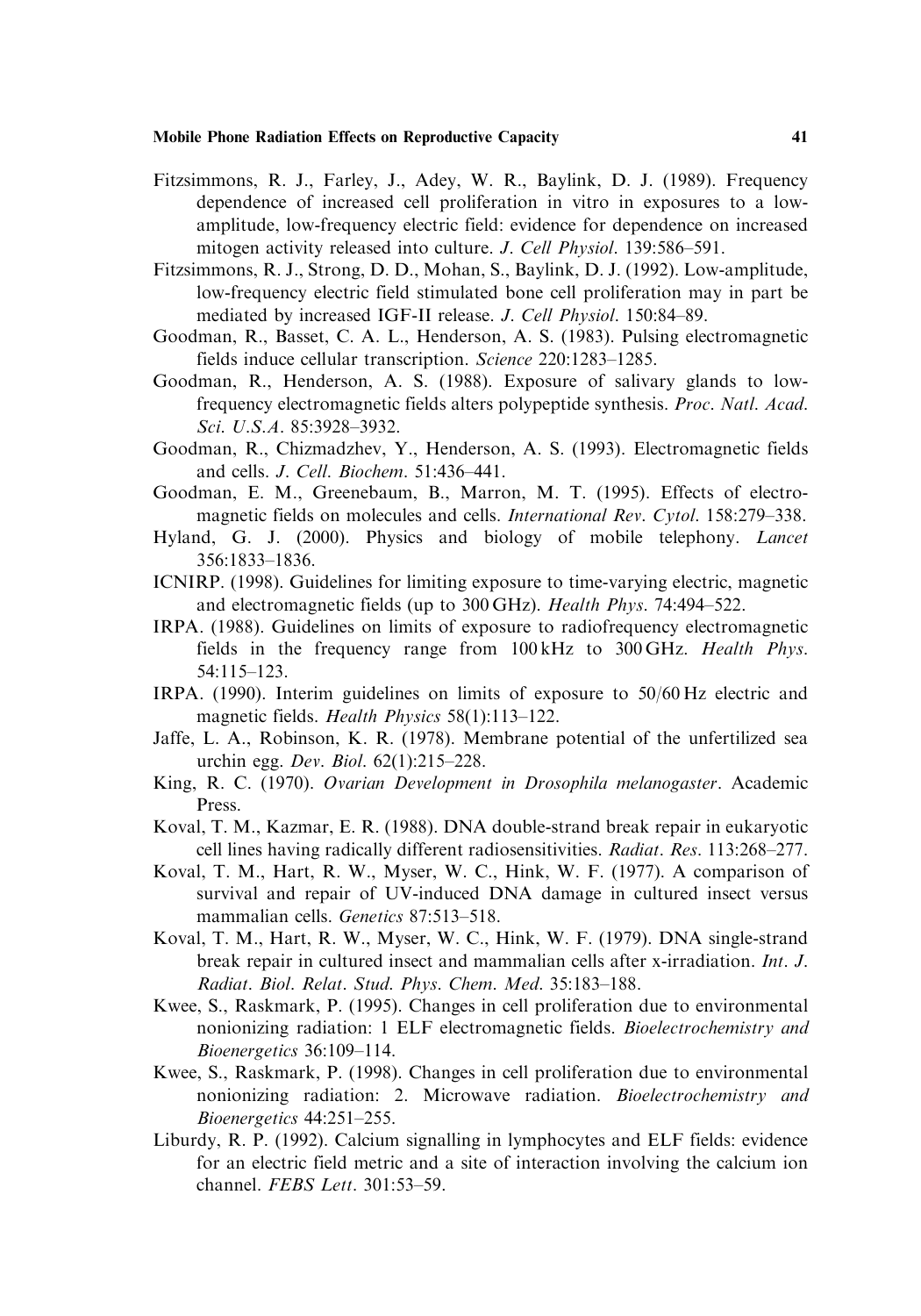- Lijnen, P., Petrov, V. (1999). Proliferation of human peripheral blood mononuclear cells during calcium entry blockade Role of protein kinase C. Methods Find. Exp. Clin. Pharmacol. 21(4):253–259.
- Lin-Liu, S., Adey, W. R. (1982). Low frequency amplitude modulated microwave fields change calcium efflux rates from synaptosomes. Bioelectromagnetics N.Y. 3:309–322.
- Luben, R. A. (1991). Effects of low-energy electromagnetic fields, (pulsed and DC), on membrane signal transduction processes in biological systems. Health Phys. 61:15–28.
- Luben, R. A., Cain, C. D., Chen, M. C. Y., Rosen, D. M., Adey, W. R. (1982). Effects of electromagnetic stimuli on bone and bone cells in vitro: inhibition of responses to parathyroid hormone by low-energy, low-frequency fields. Proc. Natl. Acad. Sci. U.S.A. 79:4180–4184.
- Ma, T.-H., Chu, K.-C. (1993). Effect of extremely low frequency-ELF electromagnetic field, on developing embryos of the fruit fly-Drosophila melanogaster L. Mutation Research 303:35–39.
- Ozawa, H., Abe, E., Shibasaki, Y., Fukuhara, T., Suda, T. (1989). Electric fields stimulate DNA synthesis of mouse osteoblast-like cells, (MC3T3-E1), by a mechanism involving calcium ions. Journal of Cellular Physiology 138:477–483.
- Panagopoulos, D. J., Messini, N., Karabarbounis, A., Philippetis, A. L., Margaritis, L. H. (2000a). Radio frequency electromagnetic radiation within safety levels, alters the physiological function of insects. In: Kostarakis, P., Stavroulakis, P., eds. Millennium International Workshop on Biological Effects of Electromagnetic Fields, Proceedings. Heraklion, Crete, Greece, Oct. 17–20, ISBN: 960-86733-0-5, 169–175.
- Panagopoulos, D. J., Messini, N., Karabarbounis, A., Philippetis, A. L., Margaritis, L. H. (2000b). A mechanism for action of oscillating electric fields on cells. Biochem. Biophys. Res. Commun. 272:634–640.
- Panagopoulos, D. J., Karabarbounis, A., Margaritis, L. H. (2002). Mechanism for action of electromagnetic fields on cells. Biochem. Biophys. Res. Commun. 298(1):95–102.
- Pay, T. L., Andersen, F. A., Jessup, G. L. Jr. (1978). A comparative study of the effects of microwave radiation and conventional heating on the reproductive capacity of Drosophila melanogaster. Radiation Research 76:271–282.
- Penafiel, L. M., Litovitz, T., Krause, D., Desta, A., Mullins, J. M. (1997). Role of modulation on the effects of microwaves on ornithine decarboxylase activity in L929 cells. Bioelectromagnetics 18:132–141.
- Petrov, V., Lijnen, P. (2000). Inhibition of proliferation of human peripheral blood mononuclear cells by calcium antagonists role of interleukin-2. Methods Find. Exp. Clin. Pharmacol. 22(1):19–23.
- Ramirez, E., Monteagudo, J. L., Garcia-Gracia, M., Delgado, J. M. R. (1983). Electromagnetic effects in Drosophila. Bioelectromagnetics 4:315–326.
- Rodan, G. A., Bourret, L. A., Norton, L. A. (1978). DNA synthesis in cartilage cells is stimulated by oscillating electric fields. Science 199:690–692.
- Schimmelpfeng, J., Dertinger, H. (1993). The action of 50 Hz magnetic and electric fields upon cell proliferation and cyclic AMP content of cultured mammalian cells. Bioelectrochem. Bioenerg. 30:143–150.